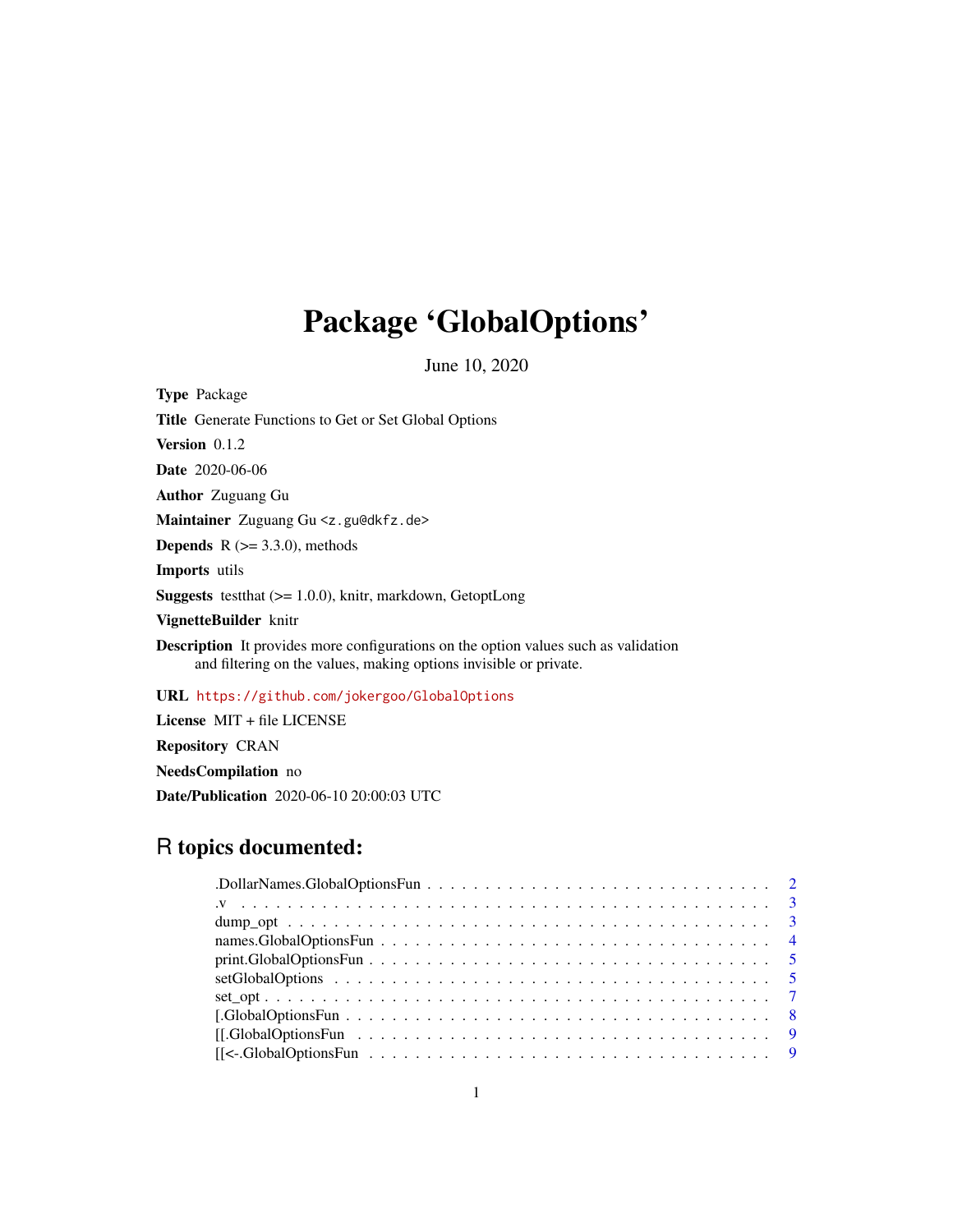<span id="page-1-0"></span>

| Index |  |  |  |  |  |  |  |  |  |  |  |  |  |  |  | 13 |
|-------|--|--|--|--|--|--|--|--|--|--|--|--|--|--|--|----|
|       |  |  |  |  |  |  |  |  |  |  |  |  |  |  |  |    |
|       |  |  |  |  |  |  |  |  |  |  |  |  |  |  |  |    |

.DollarNames.GlobalOptionsFun

*The .DollarNames method for the GlobalOptionsFun class*

## Description

The .DollarNames method for the GlobalOptionsFun class

## Usage

## S3 method for class 'GlobalOptionsFun' .DollarNames(x, pattern = "")

## Arguments

|         | the object returned by set_opt or setGlobalOptions. |
|---------|-----------------------------------------------------|
| pattern | pattern, please ignore it.                          |

## Details

This makes the option object looks like a list that it allows option name completion after \$.

## Author(s)

z.gu@dkfz.de

## Examples

# There is no example NULL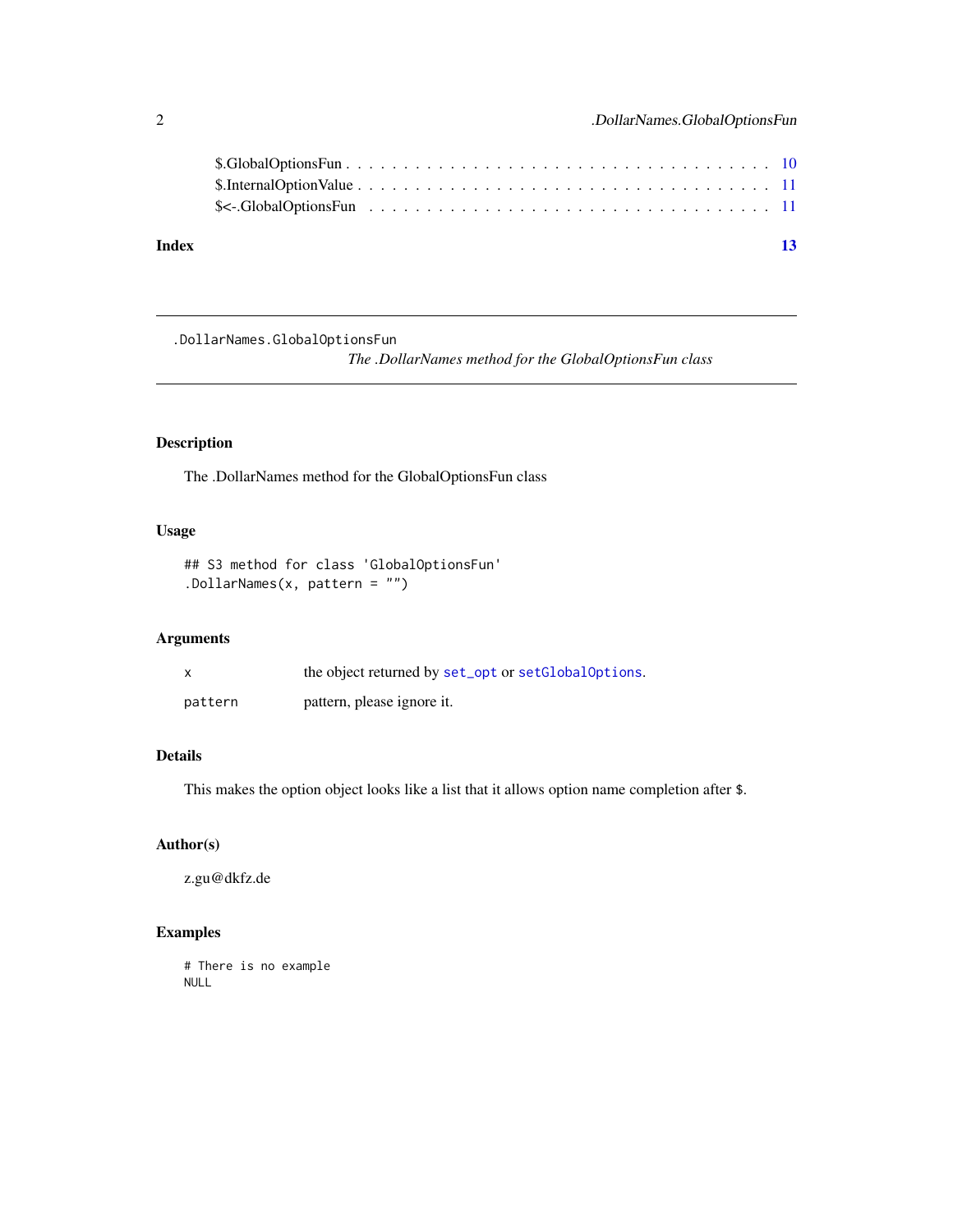<span id="page-2-0"></span>

#### <span id="page-2-1"></span>Description

Get value of other options

## Usage

```
.v(opt_name, name_is_character = NA)
```
## Arguments

opt\_name name of the option, can be quoted or not quoted. name\_is\_character

whether opt\_name is a character, only used internally.

## Details

When setting one option, the value can be dependent on other option names. The current value of other option can be accessed by v(nm) or v\$nm.

## Author(s)

Zuguang Gu <z.gu@dkfz.de>

## Examples

 $opt = set\_opt(a = 1, b = function() .v$ \$a\*2) opt\$b  $opt(a = 2); opt\$b$ 

dump\_opt *Print all fields of a single option*

## Description

Print all fields of a single option

#### Usage

```
dump_opt(opt, opt_name)
```
## Arguments

| opt      | the option object returned by set_opt or setGlobalOptions. |
|----------|------------------------------------------------------------|
| opt_name | a single name of the option.                               |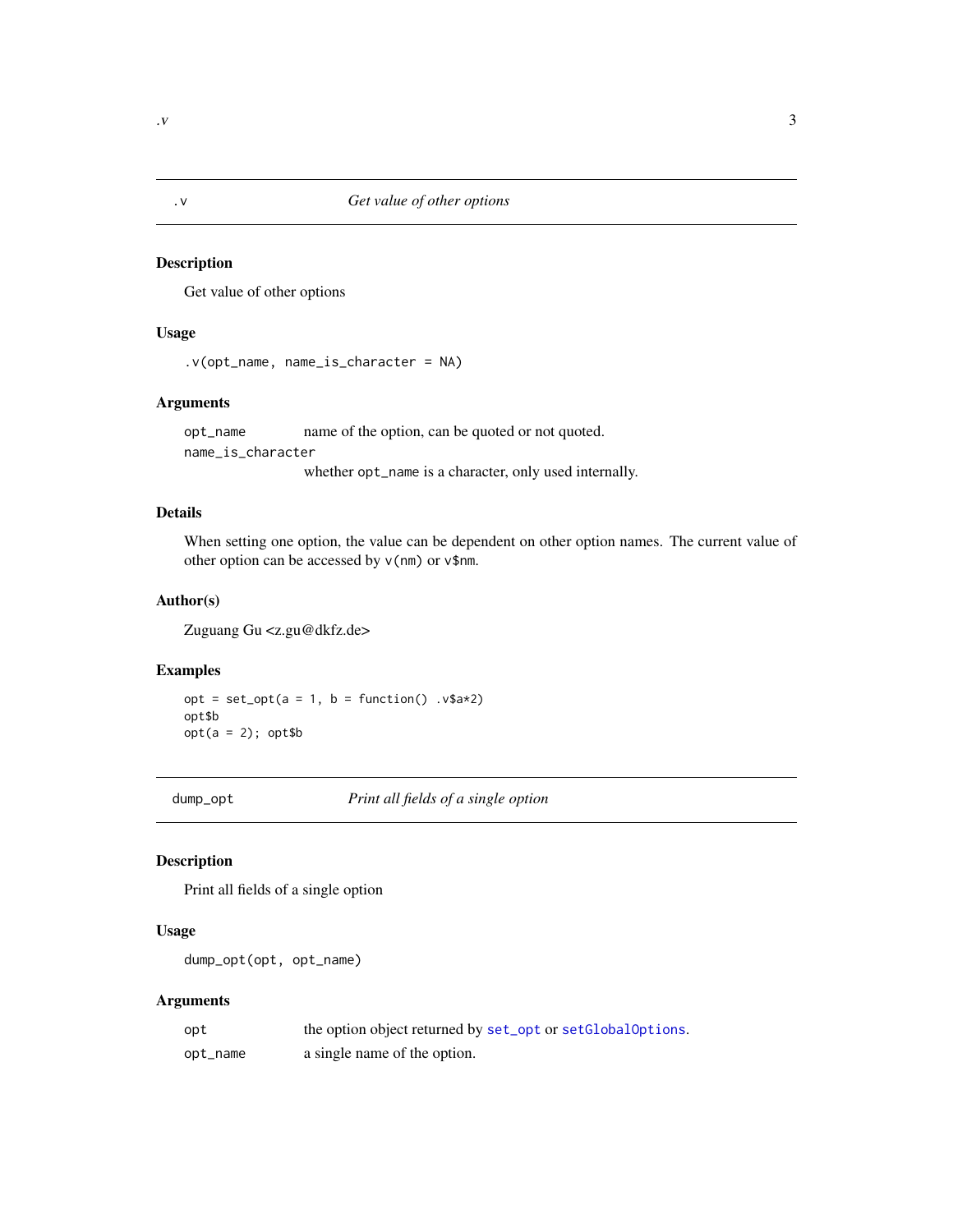## <span id="page-3-0"></span>Details

Actually this function is identical to opt[opt\_name].

## Author(s)

z.gu@dkfz.de

## Examples

 $opt = set\_opt(a = 1, b = "b")$ dump\_opt(opt, "a") dump\_opt(opt, "b")

names.GlobalOptionsFun

*Option names*

## Description

Option names

#### Usage

## S3 method for class 'GlobalOptionsFun' names(x)

## Arguments

x the option object returned by [set\\_opt](#page-6-1) or [setGlobalOptions](#page-4-1).

### Value

A vector of option names

```
opt = set_opt(
   a = 1,b = "text")
names(opt)
```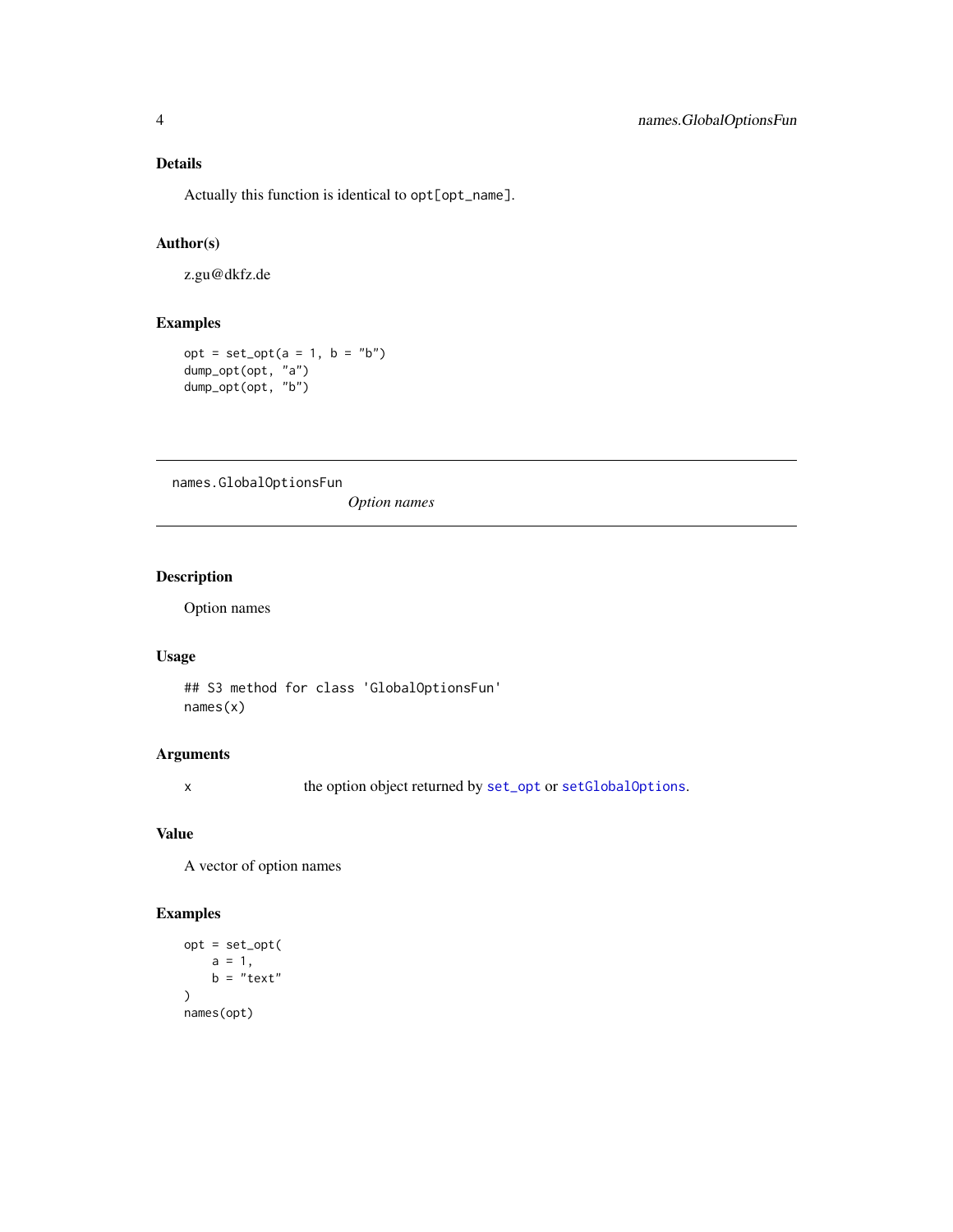<span id="page-4-0"></span>print.GlobalOptionsFun

*Print the GlobalOptionsFun object*

## Description

Print the GlobalOptionsFun object

## Usage

## S3 method for class 'GlobalOptionsFun'  $print(x, \ldots)$ 

## Arguments

|          | the option object returned by set_opt or setGlobalOptions. |
|----------|------------------------------------------------------------|
| $\cdots$ | other arguments                                            |

## Author(s)

z.gu@dkfz.de

## Examples

# There is no example NULL

<span id="page-4-1"></span>setGlobalOptions *Produce a function which can get or set global options*

## Description

Produce a function which can get or set global options

## Usage

setGlobalOptions(...)

#### Arguments

... specification of options, see 'details' section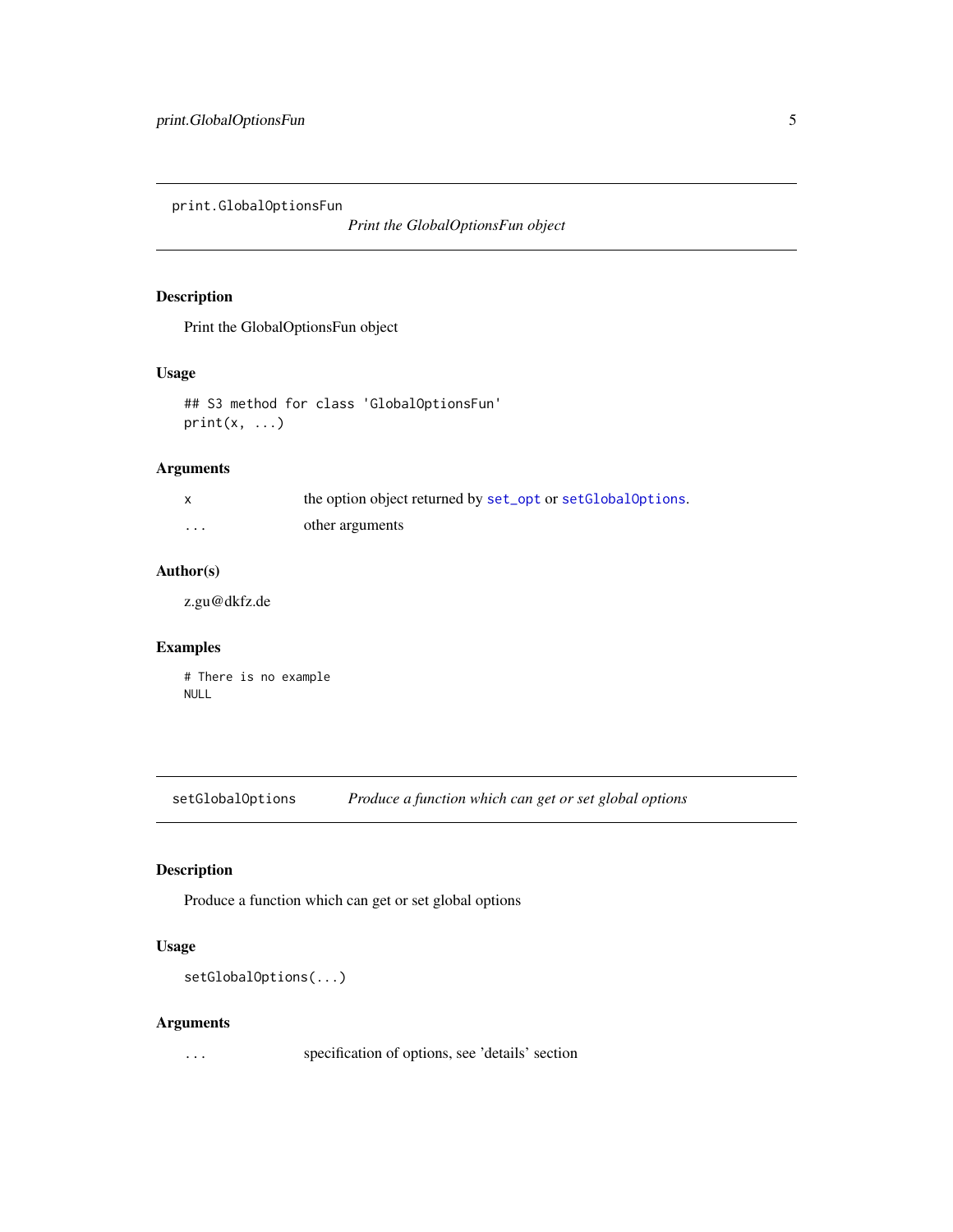### Details

The function has a short name [set\\_opt](#page-6-1).

The most simple way is to construct an option function (e.g. opt()) as:

```
opt = set_opt(
   "a" = 1,"b" = "text")
```
Then users can get or set the options by

```
opt()
opt("a")
opt$a
opt[["a"]]
opt(c("a", "b"))
opt("a", "b")
opt("a" = 2)
opt$a = 2
opt[["a"] = 2opt("a" = 2, "b" = "new_test")
```
Options can be reset to their default values by:

opt(RESET = TRUE)

The value for each option can be set as a list which contains more configurations of the option:

```
opt = set_opt(
    "a" = list(.value = 1,.length = 1,
               .class = "numeric",
               .validate = function(x) x > 0)
)
```
The different fields in the list can be used to filter or validate the option values.

.value The default value.

- .length The valid length of the option value. It can be a vector, the check will be passed if one of the length fits.
- .class The valid class of the option value. It can be a vector, the check will be passed if one of the classes fits.
- .validate Validation function. The input parameter is the option value and should return a single logical value.
- .failed\_msg Once validation failed, the error message that is printed.

<span id="page-5-0"></span>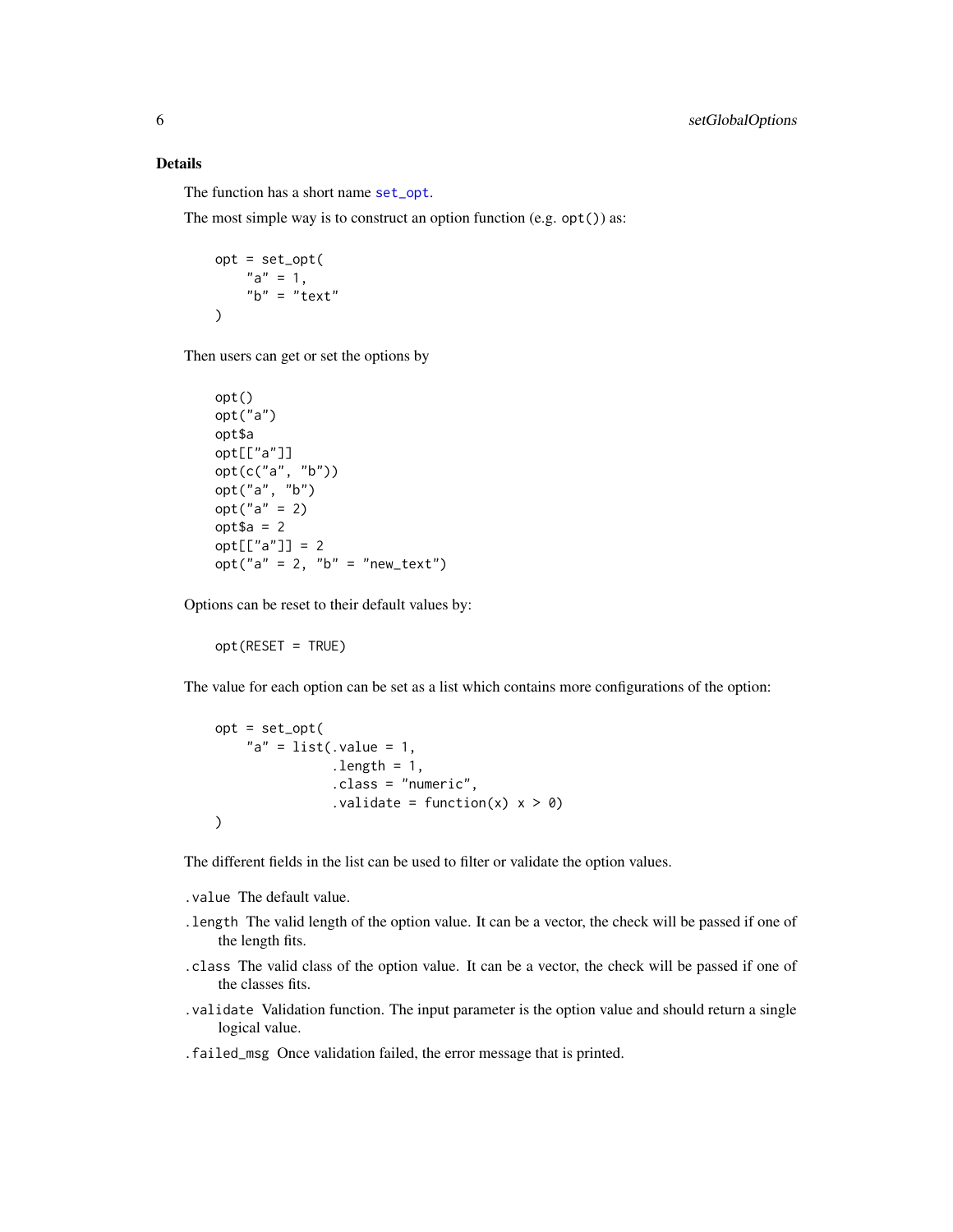#### <span id="page-6-0"></span>set\_opt 7 7

- .filter Filtering function. The input parameter is the option value and it should return a filtered option value.
- .read.only Logical. The option value can not be modified if it is set to TRUE.
- .visible Logical. Whether the option is visible to users.
- .private Logical. The option value can only be modified in the same namespace where the option function is created.
- .synonymous a single option name which should have been already defined ahead of current option. The option specified will be shared by current option.
- .description a short text for describing the option. The description is only used when printing the object.

For more detailed explanation, please go to the vignette.

#### Author(s)

Zuguang Gu <z.gu@dkfz.de>

#### Examples

```
opt = set_opt(
    a = 1,b = "text"\lambdaopt
# for more examples, please go to the vignette
```
#### <span id="page-6-1"></span>set\_opt *Produce a function which can get or set global options*

## Description

Produce a function which can get or set global options

#### Usage

```
set_opt(...)
```
#### **Arguments**

... all go to [setGlobalOptions](#page-4-1)

## Details

This is just a short name for [setGlobalOptions](#page-4-1).

#### Author(s)

z.gu@dkfz.de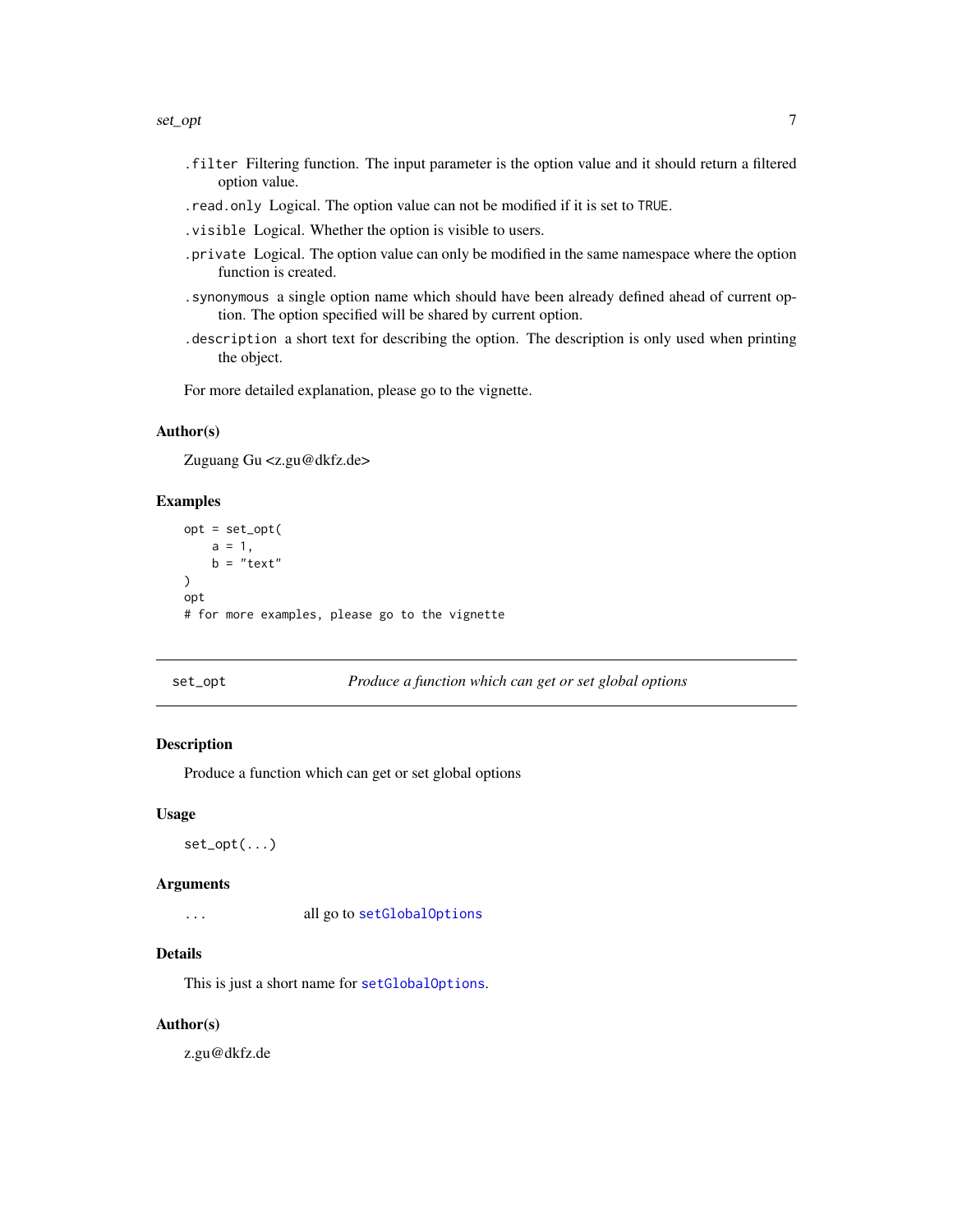## Examples

```
# There is no example
NULL
```
[.GlobalOptionsFun *Get a single GlobalOption object*

## Description

Get a single GlobalOption object

## Usage

```
## S3 method for class 'GlobalOptionsFun'
x[nm]
```
## Arguments

|    | the option object returned by set_opt or setGlobalOptions. |
|----|------------------------------------------------------------|
| nm | a single name of the option.                               |

## Details

This function is only used internally.

## Author(s)

Zuguang Gu <z.gu@dkfz.de>

```
opt = set\_opt(a = 1, b = "b")opt["a"]
opt["b"]
```
<span id="page-7-0"></span>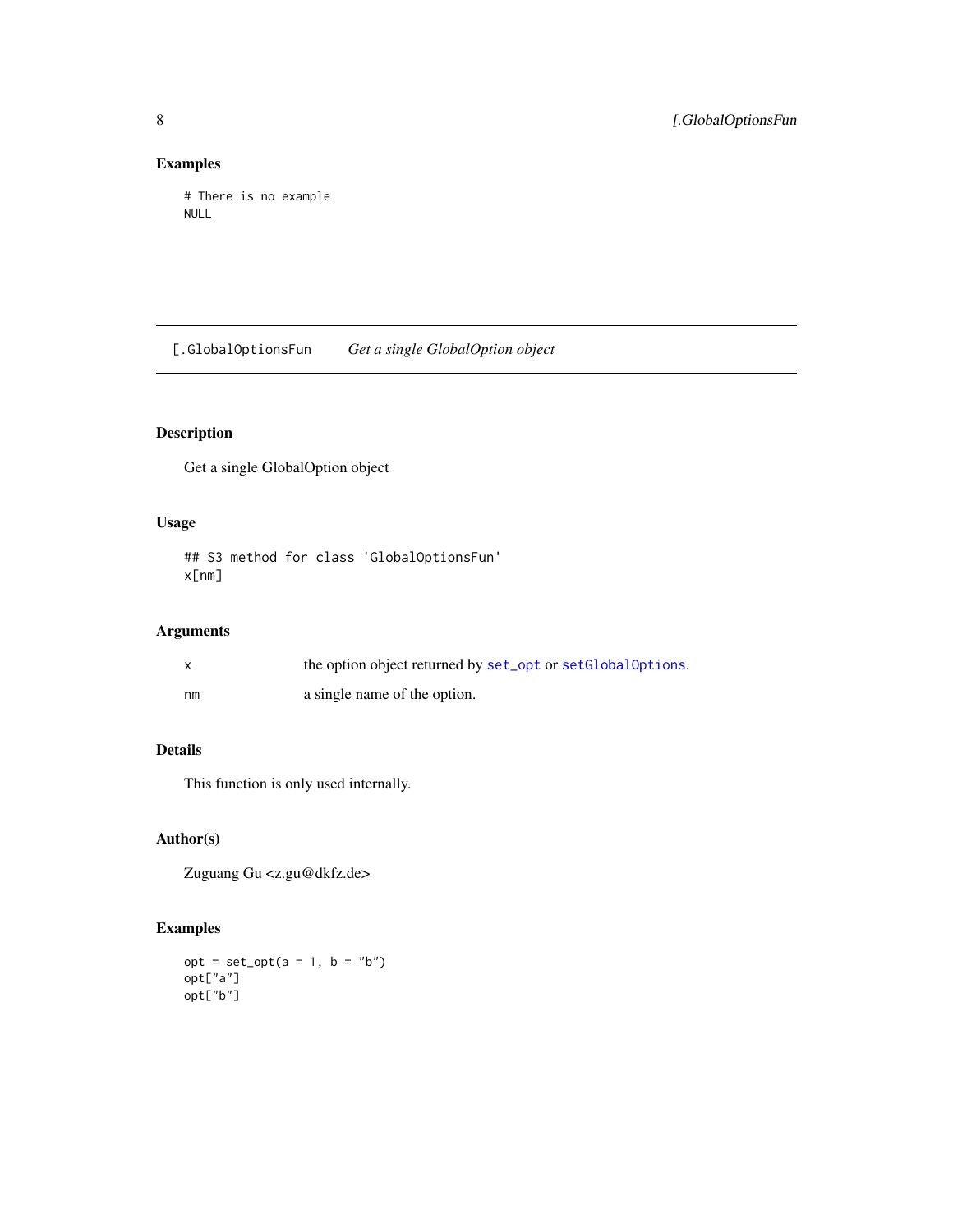<span id="page-8-0"></span>[[.GlobalOptionsFun *Get option value by subset operator*

## Description

Get option value by subset operator

#### Usage

## S3 method for class 'GlobalOptionsFun' x[[nm]]

## Arguments

|    | the option object returned by set_opt or setGlobalOptions. |
|----|------------------------------------------------------------|
| nm | a single option name.                                      |

## Details

opt[["a"]] is same as opt("a") or opt\$a.

## Author(s)

Zuguang Gu <z.gu@dkfz.de>

## Examples

 $opt = set\_opt(a = 1)$ opt[["a"]]

[[<-.GlobalOptionsFun *Set option value by subset operator*

## Description

Set option value by subset operator

#### Usage

```
## S3 replacement method for class 'GlobalOptionsFun'
x[[nm]] <- value
```
#### Arguments

| X     | the option object returned by set_opt or setGlobalOptions. |
|-------|------------------------------------------------------------|
| nm    | a single option name.                                      |
| value | the value which is assigned to the option.                 |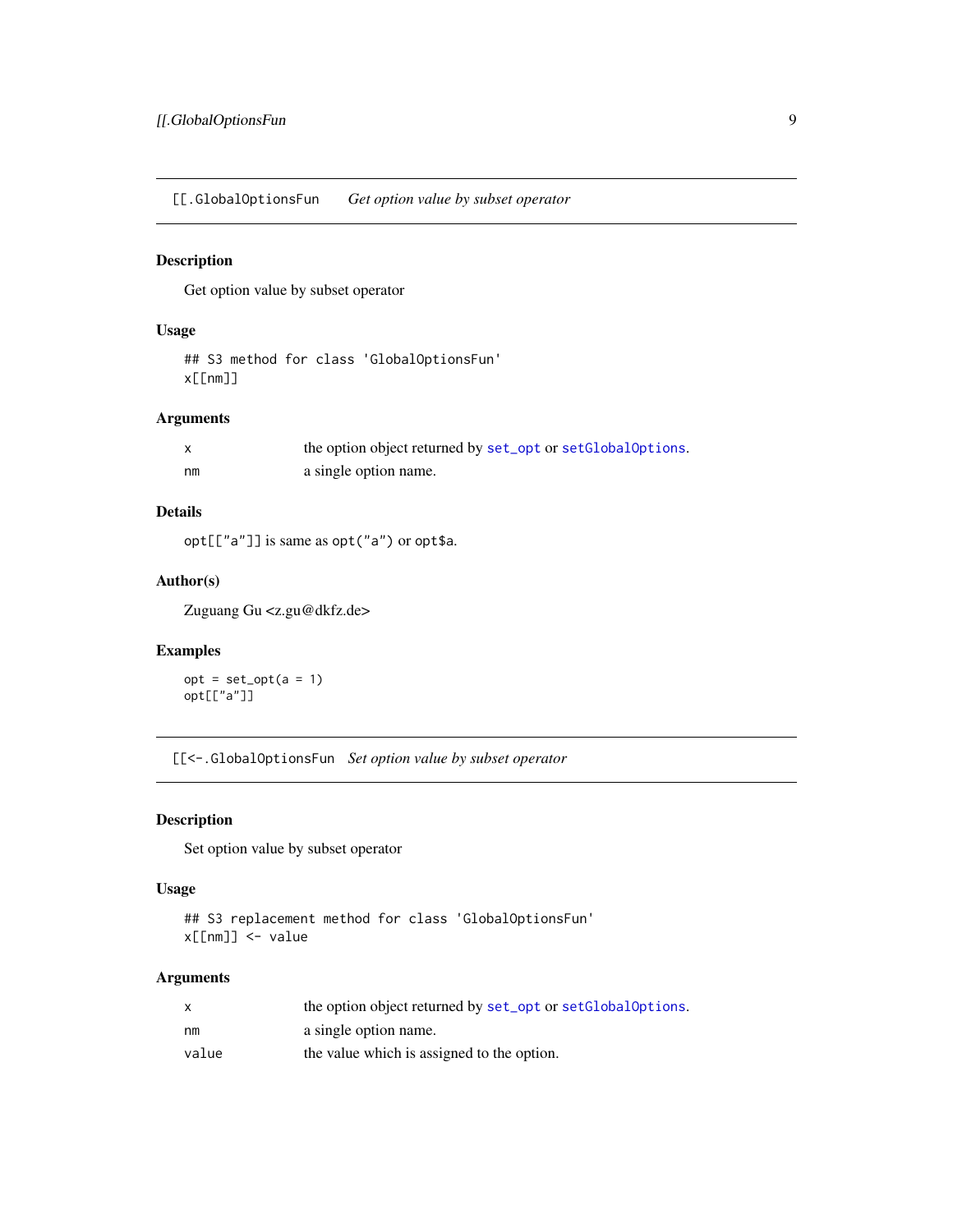## Details

 $opt[["a"] = 1$  is same as  $opt("a" = 1)$  or  $opt$a = 1$ .

## Author(s)

Zuguang Gu <z.gu@dkfz.de>

## Examples

```
opt = set\_opt(a = 1)opt[["a"] = 2opt$a
```
\$.GlobalOptionsFun *Get option value by dollar symbol*

## Description

Get option value by dollar symbol

#### Usage

```
## S3 method for class 'GlobalOptionsFun'
x$nm
```
## Arguments

|    | the object returned by set_opt or setGlobalOptions. |
|----|-----------------------------------------------------|
| nm | a single option name.                               |

## Details

opt\$a is same as opt("a").

## Author(s)

Zuguang Gu <z.gu@dkfz.de>

```
opt = set\_opt(a = 1)opt$a
```
<span id="page-9-0"></span>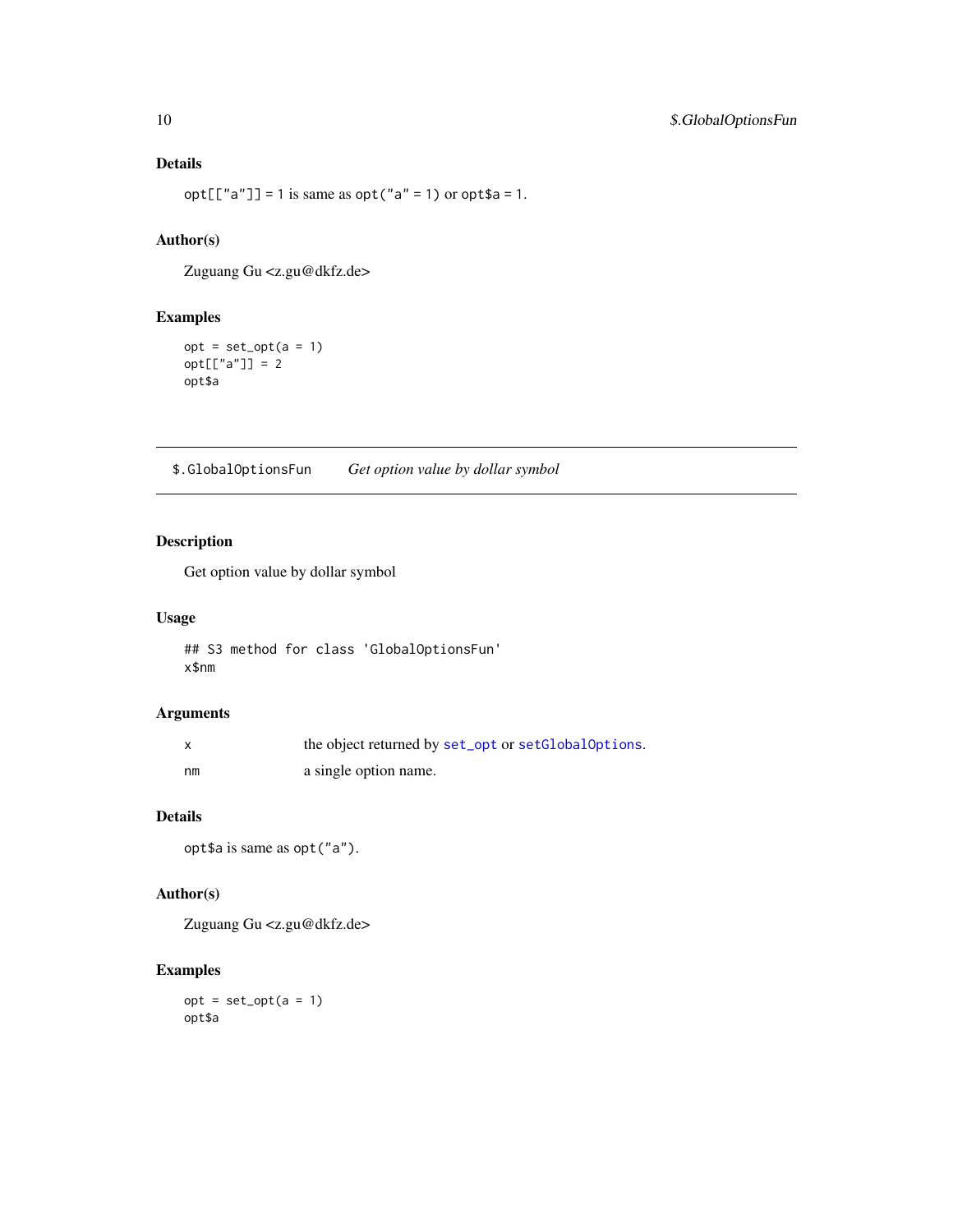<span id="page-10-0"></span>\$.InternalOptionValue *Get value of other options*

## Description

Get value of other options

## Usage

## S3 method for class 'InternalOptionValue' x\$nm

## Arguments

| x  | should always be. v |
|----|---------------------|
| nm | name of the option  |

## Details

.v\$nm is basically a short version of .v(nm).

## Author(s)

Zuguang Gu <z.gu@dkfz.de>

## See Also

[.v](#page-2-1)

## Examples

# There is no example NULL

\$<-.GlobalOptionsFun *Set option value by dollar symbol*

## Description

Set option value by dollar symbol

#### Usage

```
## S3 replacement method for class 'GlobalOptionsFun'
x$nm <- value
```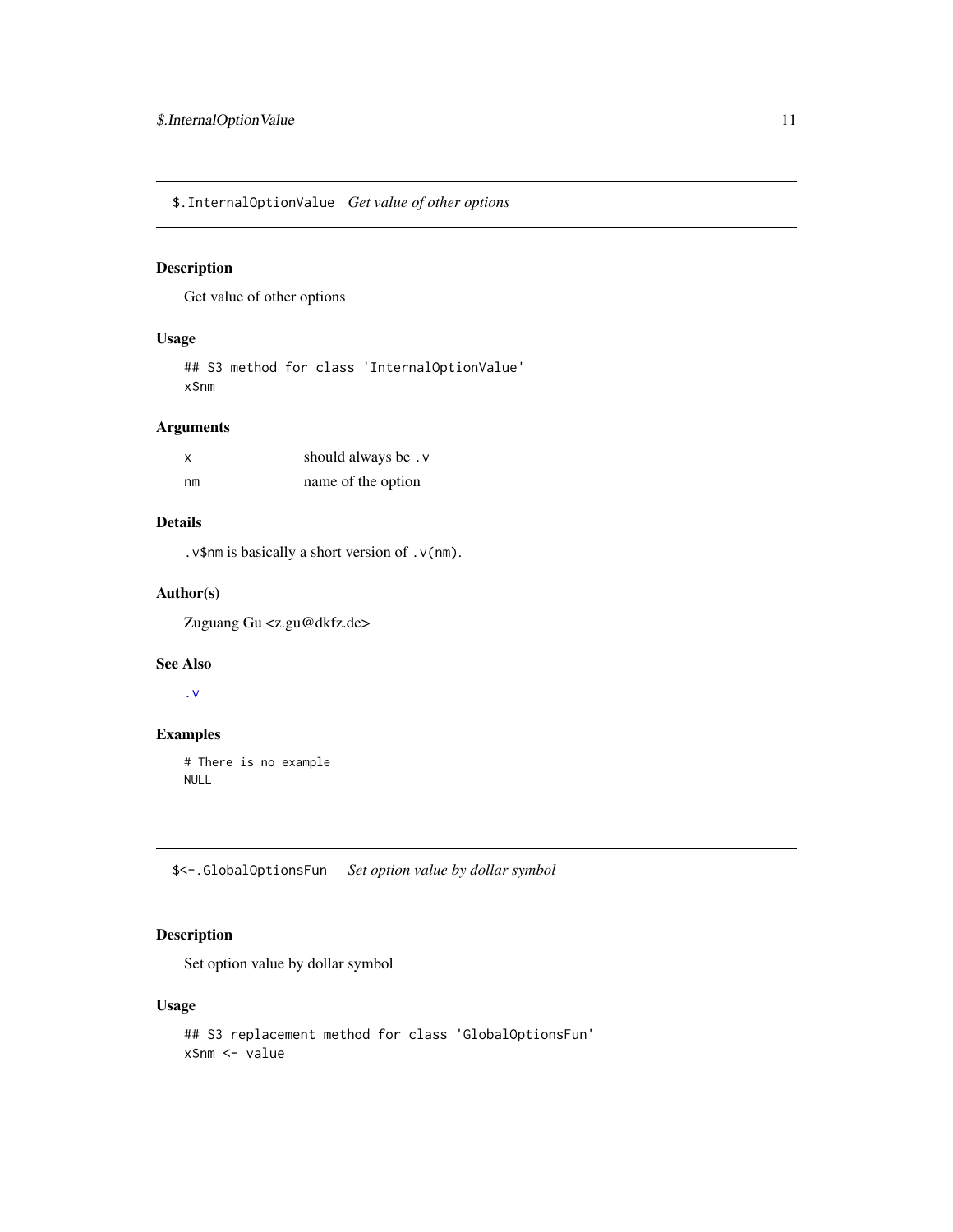## <span id="page-11-0"></span>Arguments

| $\mathsf{x}$ | the object returned by set_opt or setGlobalOptions. |
|--------------|-----------------------------------------------------|
| nm           | a single option name.                               |
| value        | the value which is assigned to the option.          |

## Details

 $opt$ \$a = 1 is same as  $opt("a" = 1)$ .

Note you cannot reconfigurate the option by assigning a configuration list.

## Author(s)

Zuguang Gu <z.gu@dkfz.de>

```
opt = set\_opt(a = 1)opt$a = 2
opt$a
```